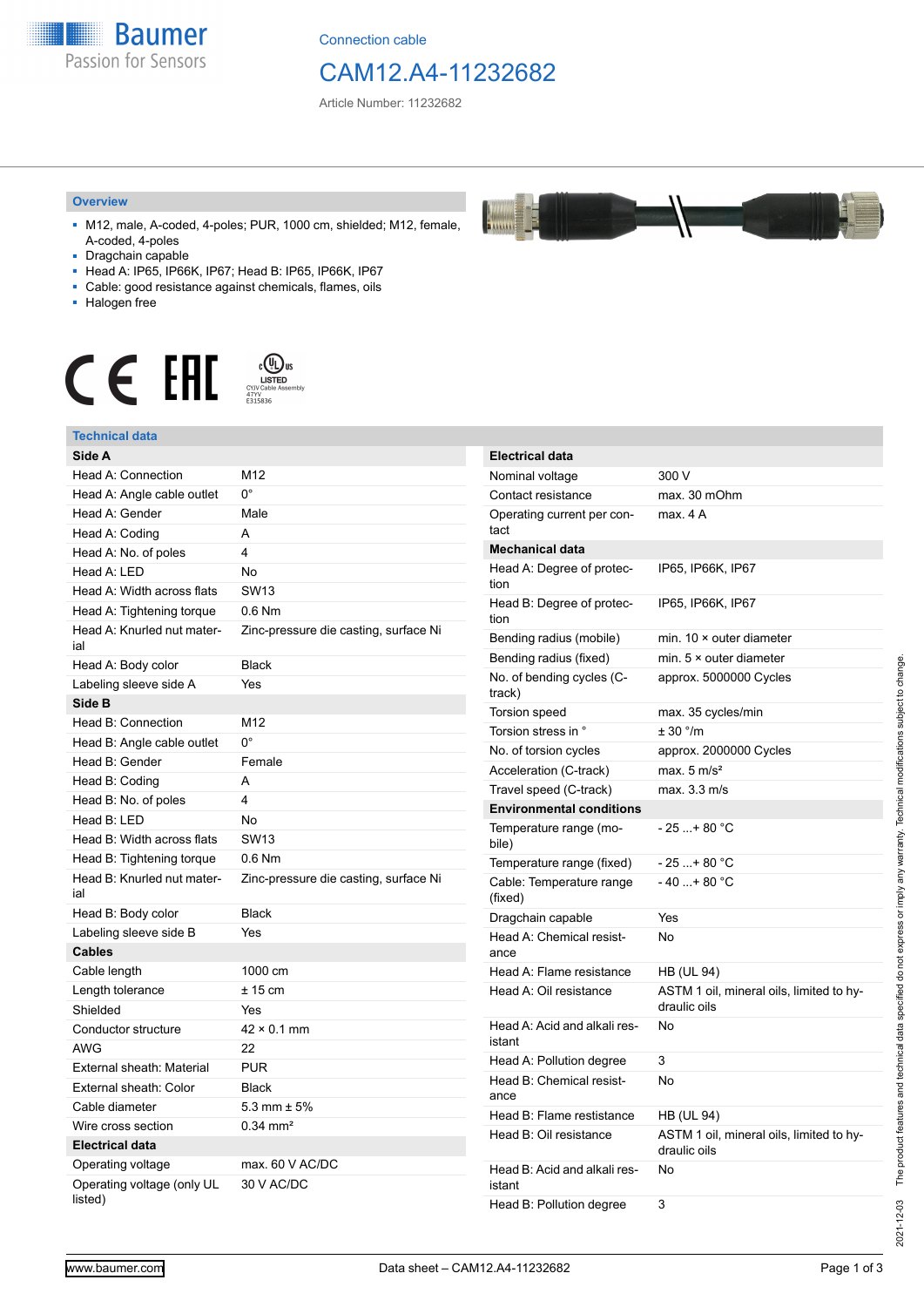

Connection cable

### CAM12.A4-11232682

Article Number: 11232682

#### **Technical data**

**Technical drawing**

**Side A**

#### **Environmental conditions**

Cable: Chemical resistance Good (DIN EN 60811-404)

Cable: Flame resistance Conform UL 1581 §1090 (H); CSA FT2; IEC 60332-2-2

#### **Environmental conditions**

Cable: Silicone-free Yes

Cable: Oil resistance Good (DIN EN 60811-404)

### **Side B**

#### **Technical drawing**





| Coding | Coding |
|--------|--------|
|        |        |